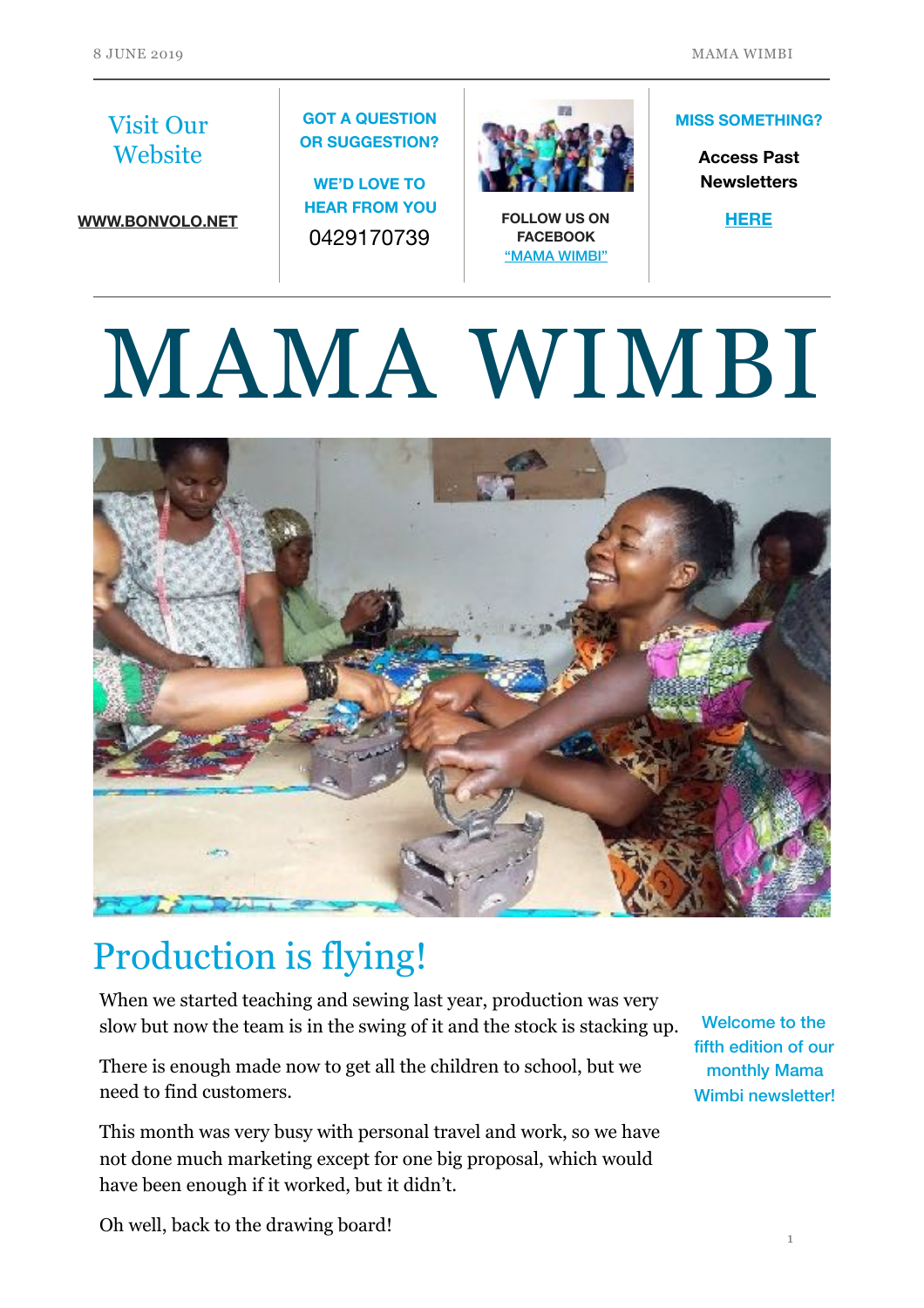# Elodea Correspondence Project



Amy Vos's class of 10-12 year old kids at Elodea Montessori School in Austinmere wrote, in Esperanto, to some of our supported children in Goma. The answers are on their way!

The children in Goma learn Esperanto on Sundays, as well as the Swahili and French they already use. The Australian children are using Google Translate, because their school language is Italian.

#### Raffles

The raffle for a beautiful original artwork by Peter Giles, which was on display at the Monaro Art Group's Gallery was drawn on May 10th for Mother's Day. The winner was Debbie Ferraro.

A second raffle for a whole house-worth of carpet cleaning by Snowy Mountains Carpet Cleaning was helped by Under The Elms cafe selling tickets. The winner was Tim Scrace.

Both raffles raised \$95.05 which is most of what it takes to get one more child another year of secondary school.

(Next time we need more ticket sellers!)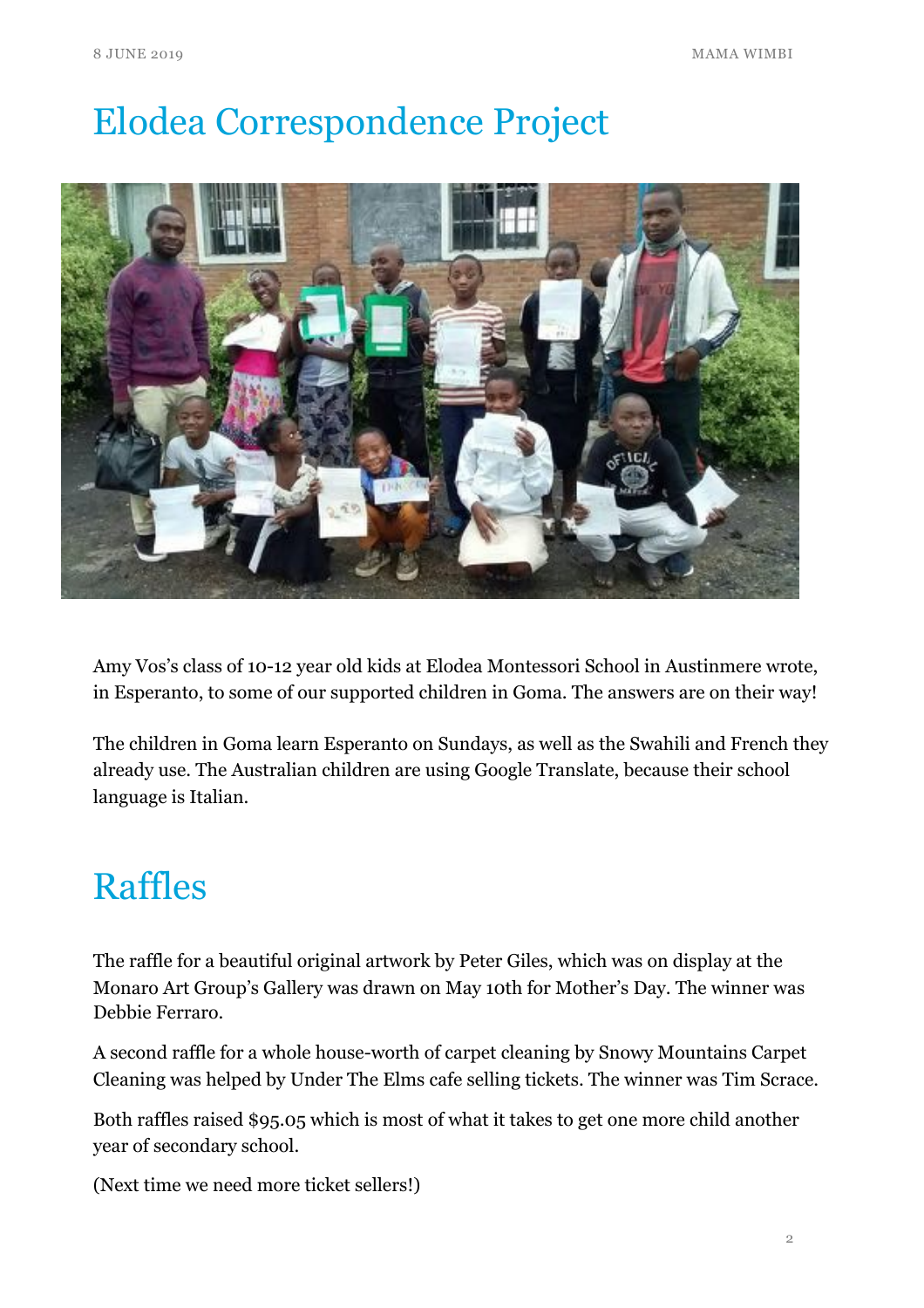## "School in a Bag"

"School in a Bag" distributes school bags full of supplies, paid for by supporters who like to know who is benefitting from their kindness.

The founder of the charity, Luke Simon, has sent us the list of supplies that we need to source locally.

Eric has now collected, priced and photographed examples of suitable contents for the bags and we are now seeking a supplier for the bags themselves in Uganda.

We are pretty excited to be the first School in a Bag partners in the Congo and glad for all 84 of the children, whom we hope to support next year, to be so equipped.